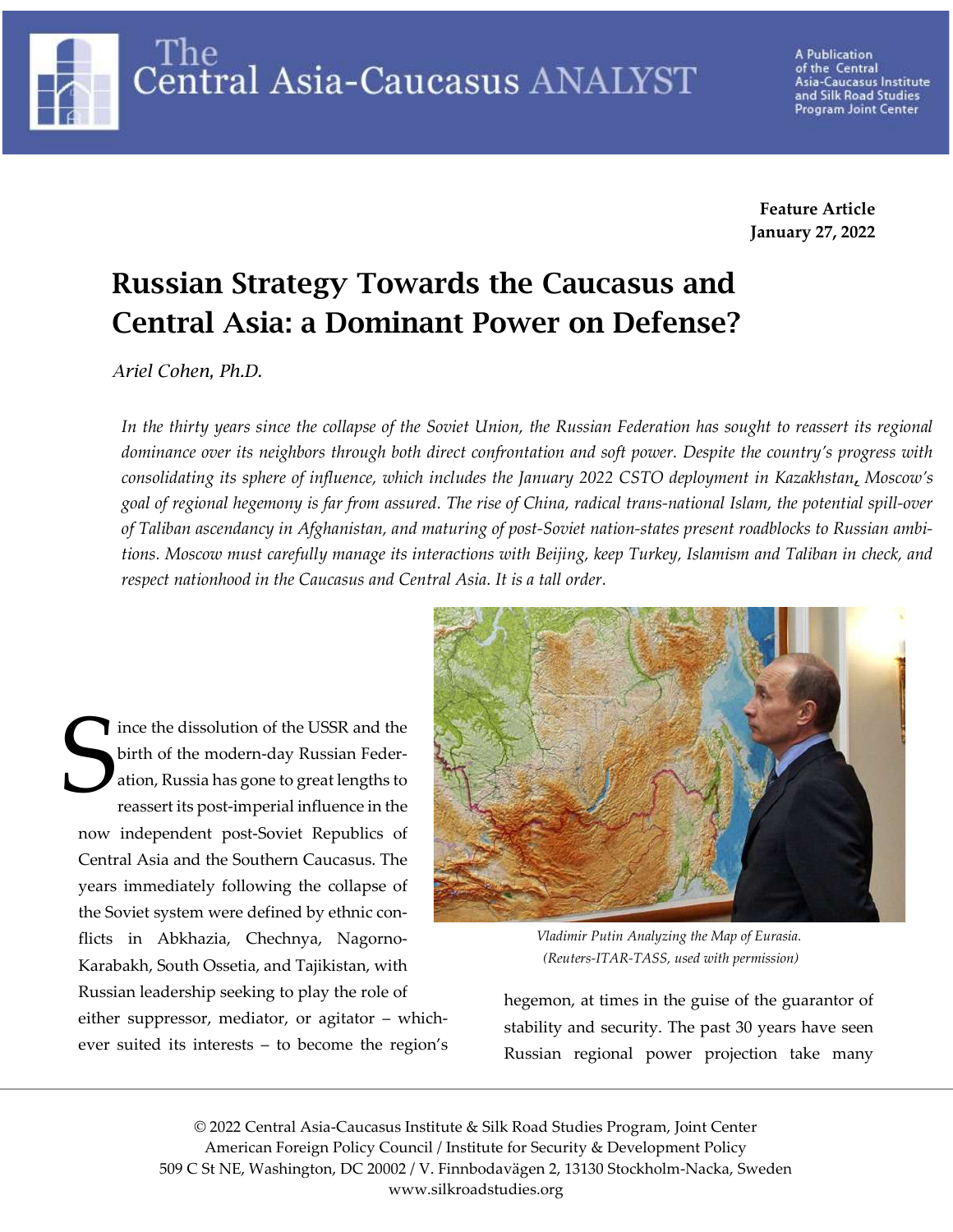shapes, including support of aggressive irredentism and limited wars in Ukraine, Moldova, Georgia, and Chechnya – and most recently, leading a Collective Security Treaty Organization (CSTO) military deployment in Kazakhstan that saw the deployment of over 3,500 Russian troops. Pursuing an informal empire where possible, and direct intervention where necessary, over the past five years, Kremlin strategy has shifted away from direct confrontation with neighbors towards proxy involvement, producing asymmetric tactical advantages at low costs.

### South Caucasus: Conflict Mountains

The armistice brokered by Russia in the 2020 Nagorno-Karabakh conflict was a demonstration of Russia's success in achieving geostrategic goals through deft diplomatic maneuvering. Despite Armenia's heavy economic and security dependence on Russia, the Kremlin wanted to punish Nikol Pashinyan, who came to power on the crest of the Velvet Revolution of 2018 and expressed the pro-European sentiment common to a part of the Armenian political elite.<sup>1</sup> The Kremlin further calculated that the geopolitical center of gravity was shifting away from its client state and towards Azerbaijan. One can only speculate about the private agreements between Russian President Vladimir Putin and his Azerbaijani counterpart.

During the 2020 conflict, Russia held back support for its intransigent alley, knowing that Armenia had little choice in the matter and gambling that Azerbaijan would view its (in)action with gratitude. This allowed Russia to "have its geopolitical cake and eat it too."<sup>2</sup> The ploy worked. Armenia's lack of alternatives combined with Azerbaijan's clear military advantage in the conflict ultimately allowed the Kremlin to broker a ceasefire that permitted the stationing of Russian peacekeeping troops in the region for the next five years – a geopolitical victory.

To Russia's South, as Georgia is commemorating the 13th anniversary of the August War of 2008, it is still recovering from the political and economic damage incurred by the conflict, which began with Russian support for secessionist movements in Abkhazia and South Ossetia in the early 1990s and culminated in a Russian invasion. Lack of security guarantees by the West, despite overtures from Tbilisi for NATO membership, emboldened the Kremlin to take military action. It did so successfully. To this day the war has displaced over 20,000 citizens<sup>3</sup> and completely severed diplomatic relations. Russia pursues its long-term strategy of "borderization" with Georgia – turning occupied territories into Russian military bases and gradually pushing border markers into Georgian territory.<sup>4</sup> While Russia fully considers Georgia a part of its "natural" sphere of influence, the Kremlin's actions have had

<sup>1</sup> Kendrick Foster, "Armenia's Velvet Revolution: Lessons from the Caucasus." Harvard International Review, May 29, 2019. https://hir.harvard.edu/armenias-velvet-revolution/

<sup>2</sup> Nicu Popescu. "A captive ally: Why Russia isn't rushing to Armenia's aid." European Council on Foreign Relations, October 8, 2020. https://ecfr.eu/article/a\_captive\_ally\_why\_russia\_isnt\_rushing\_to\_armenias\_aid/

<sup>3</sup> Ban Ki-moon. "Status of internally displaced persons and refugees from Abkhazia, Georgia, and the Tskhinvali

region/ South Ossetia, Georgia." United Nations General Assembly: Report of the Secretary-General, May 7, 2014. https://www.un.org/ga/search/view\_doc.asp?symbol=A/68/868

<sup>4</sup> Natia Seskuria, "Russia's "Hybrid Aggression" against Georgia: The Use of Local and External Tools." Center for Strategic & International Studies, September 21, 2021. https://www.csis.org/analysis/russias-hybrid-aggressionagainst-georgia-use-local-and-external-tools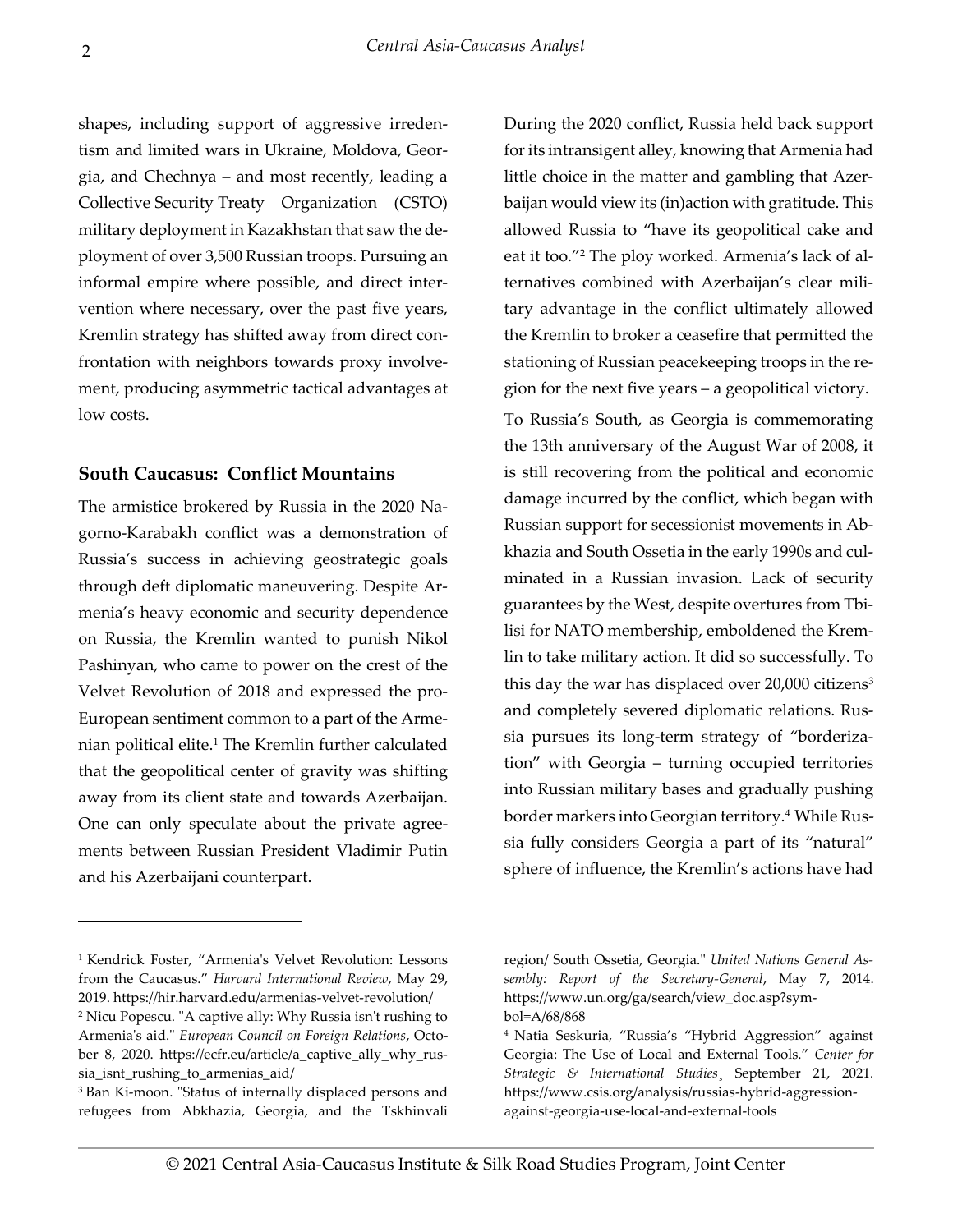a galvanizing effect on the Georgian populace fanning pro-Euro Atlantic aspirations.

## Central Asia: Between the Bear and the Dragon

Across the Caspian, Russia maintains generally positive relations with the Central Asian states, particularly in security matters. Kazakhstan, Kyrgyzstan, and Turkmenistan are co-members with Russia, Belarus, and Armenia in the recently deployed CSTO, as well as the Shanghai Cooperation Organization (SCO) which also includes Uzbekistan.

| <b>Country or Region</b>                       | 1991-2000  | 2001-10    | 2011-15   | <b>Overall</b><br>$(1991 - 2015)$ |
|------------------------------------------------|------------|------------|-----------|-----------------------------------|
| <b>Former Soviet</b><br><b>Union Total</b>     | 4,280,000  | 1,816,800  | 1,366,100 | 7,462,800                         |
| Kazakhstan                                     | 1,497,400  | 347,400    | 182,700   | 2,027,400                         |
| <b>Uzbekistan</b>                              | 605,000    | 349,000    | 202,000   | 1,155,900                         |
| <b>Ukraine</b>                                 | 341,600    | 261,500    | 341,800   | 944,900                           |
| Tajikistan                                     | 314,700    | 135,700    | 129,800   | 580,200                           |
| Kyrgyzstan                                     | 272,900    | 179,400    | 109,700   | 562,000                           |
| Armenia                                        | 200,000    | 188,700    | 140,400   | 529,200                           |
| Azerbaijan                                     | 298,900    | 120,500    | 79,400    | 498,800                           |
| Georgia                                        | 358,700    | 70,900     | 27,400    | 457,100                           |
| Moldova                                        | 78,500     | 106,100    | 93,000    | 277,600                           |
| Turkmenistan                                   | 116,100    | 43,200     | 17,000    | 176,300                           |
| Latvia                                         | 109,700    | 6,800      | 4,300     | 120,700                           |
| Estonia                                        | 66,400     | 2,400      | 3,600     | 72,400                            |
| Lithuania                                      | 46,600     | 2,900      | 2,000     | 51,500                            |
| <b>Belarus</b>                                 | $-26,500$  | 2,200      | 33,200    | 8,900                             |
| <b>United States</b>                           | $-100,200$ | $-23,500$  | $-2,900$  | $-126,600$                        |
| <b>Israel</b>                                  | $-176,400$ | $-6,500$   | 300       | $-182,600$                        |
| Germany                                        | $-557,400$ | $-178,300$ | $-300$    | $-736,000$                        |
| <b>Non-Former Soviet</b><br><b>Union Total</b> | $-871,300$ | $-217,300$ | 59,900    | $-1,028,700$                      |

Net Migration in Russia by Period, 1991–2015

Source: https://www.migrationpolicy.org/article/russia-migration-system-soviet-roots Diplomatic relations with Kazakhstan have historically been strong, with recent events underscoring the depth of bilateral ties. President Kassym-Jomart Tokayev's demonstrated his trust in the Kremlin when he requested the deployment of Russian and CSTO peacekeepers following the New Year protests. It remains to be seen whether in the long term, Russia's involvement would trigger Kazakh nationalism, and if it solves more problems for Russia than it creates.

Prior to CSTO deployment, however, Russian-Kazakh relations were entering a period of cooling. Recent comments by the Russian Duma members that Kazakhstan's territory was a Russian "gift" and interference in Kazakhstan's language policy resulted in domestic backlash.<sup>5</sup>

Russia is a major economic player in the region, with relationships built on remittances, investment, and commodity trade. Kazakhstan and Kyrgyzstan are members along with Russia in the Eurasian Economic Union (EEU) while Uzbekistan is an EEU observer, and Tajikistan's potential membership is being discussed. In addition to security cooperation, close economic ties support Russia's belief that Central Asia remains a part of its sphere of influence. Since the dissolution of the USSR a significant portion of Russia's labor force, especially in the bluecollar segment of construction, sanitation, agriculture, etc., has been shaped by net migration from Central Asia and the Caucasus. Particularly early on, temporary and permanent labor migration were difficult to distinguish, exacerbated by porous

https://www.rferl.org/a/kazakh-russian-gift-comments/31035059.html

<sup>5</sup> Petr Trotsenko, "Controversial 'Russian Gift' Comments Spark Mixed Feelings in Northern Kazakhstan." Radio Free Europe/Radio Liberty, January 5, 2021.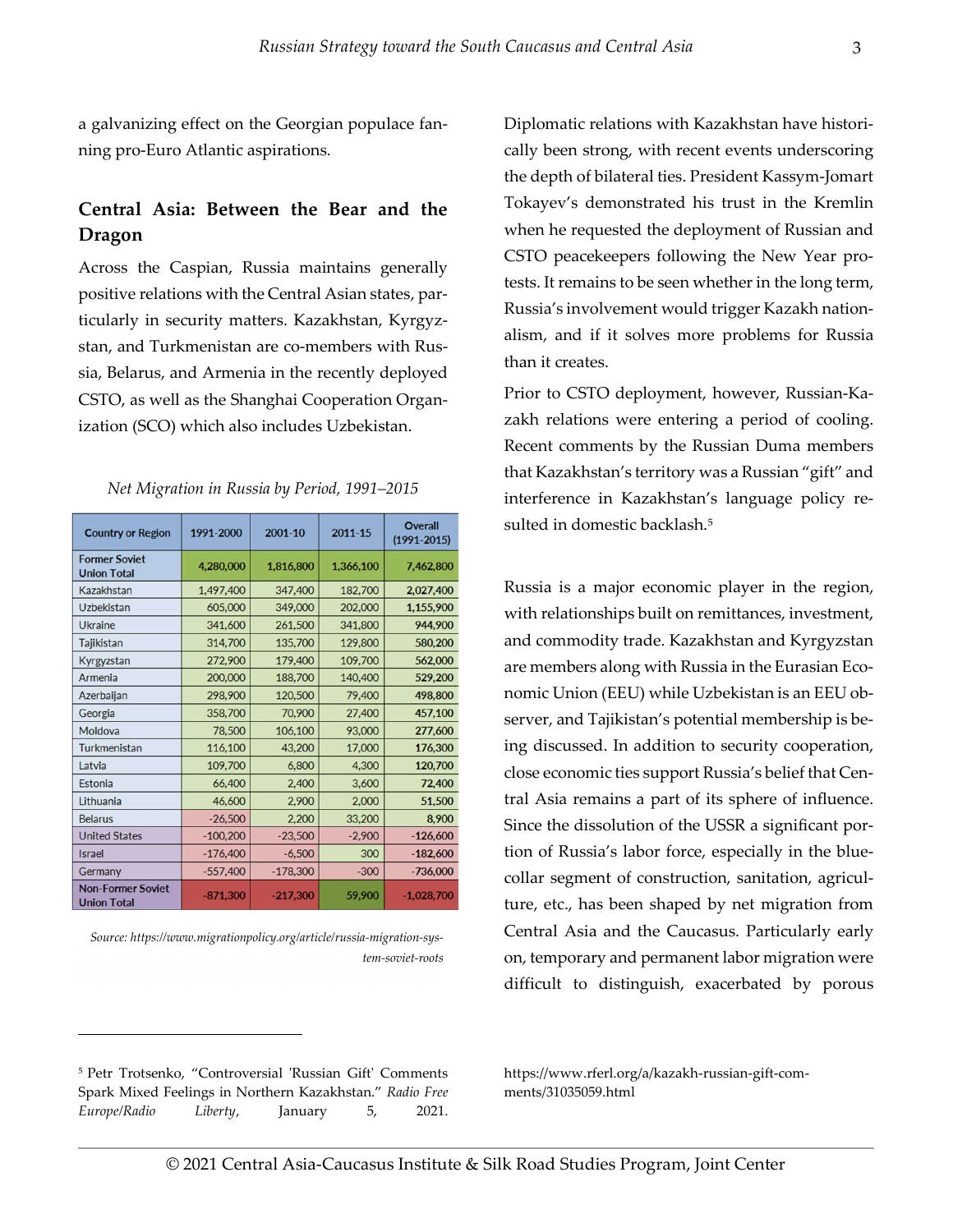borders and unresolved citizenship for those bearing Soviet-era passports. In the early 2000s, some experts estimated between 3 and 5 million illegal immigrants residing in Russia,<sup>6</sup> with at least 1 million remaining today.<sup>7</sup>

Russia's greatest obstacle in Central Asia is China's Belt and Road Initiative, with Beijing's investment into infrastructure and energy projects dwarfing what Moscow can offer.<sup>8</sup> The creation of a trading empire in and across Russia's geopolitical front yard has created an uneven relationship. Russia cannot compete with China economically and notably benefits from the development brought on by their investment, but allowing China too great an influence threatens to not only pull Russia's neighbors into its immense orbit but Russia as well.<sup>9</sup>

### Russia's Geopolitical Challenges

Comparison between Russia's neo-imperial aspirations and reality expose a mixed picture. Russia is still strong security-wise, but the threats, especially from radical Islam, Afghanistan, and China, are rising – and Russia may be losing economic competition to China.

Russia's current challenges in the region are twofold: 1) the need to both provide the security and

8 Reid Standish, "China's Central Asian Plans Are Unnerving Moscow." Foreign Policy, December 23, 2019. stability it promises within its claimed sphere; and 2) the task of warding off the economic incursions of rival powers such as the United States and China. Within its own borders, Russia faces a significant threat from Islamist ideology and radical terrorist cells, among them Chechen Islamists whose calls for "holy war" in the North Caucasus helped trigger the Second Chechen War. In the 1990s, the Taliban and Al Qaeda recognized the Chechen state to the Kremlin's chagrin.10 Moscow is aware of the Islamic threat emanating from Central Asia including Afghanistan, but resists creating a "hard" border between itself and the region.

Presently, the Head of the Chechen Republic, Ramzan Kadyrov, whose cult of personality manifests itself in the ubiquitous portraits found throughout Chechnya, rules with an iron grip – like his father before him, the assassinated President Hajj Akhmad Kadyrov.

Ostensibly a Putin loyalist in a de-jure Russian territory, Kadyrov has tremendous sway over his territory and has had his own territorial ambitions rooted in the messy 1992 split of the Chechen-Ingush Autonomous Republic into two Muslim-majority republics. In 2018, Kadyrov orchestrated an unbalanced land exchange with Ingushetia, where

<sup>6</sup> Natalia Vlasova, "Есть ли альтернатива гастарбайтерам?" - Yest' li al'ternativa gastarbaiteram ("Is there an altnerantive to Gastarbeiters?") International Labour Organization, 2016. https://www.ilo.org/wcmsp5/groups/public/-- europe/---ro-geneva/---sro-moscow/documents/publication/wcms\_308948.pdf

<sup>7</sup> Elena Teslova, "Russia demands 1M illegal migrants to leave country." Anadolu Agency, April 17, 2021. https://www.aa.com.tr/en/world/russia-demands-1m-illegal-migrants-to-leave-country/2211717

https://foreignpolicy.com/2019/12/23/china-russia-centralasia-competition/

<sup>9</sup> Paul Stronski and Nicole, "Cooperation and Competition: Russia and China in Central Asia, the Russian Far East, and the Arctic." Carnegie Endowment for International Peace, Feb. 28, 2018. https://carnegieendowment.org/2018/02/28/cooperation-and-competition-russia-and-china-in-central-asiarussian-far-east-and-arctic-pub-75673

<sup>10</sup> Thomas D. Grant, "Current Development: Afghanistan Recognizes Chechnya." American University International Law Review, vol. 15 no. 4, 2000. https://digitalcommons.wcl.american.edu/cgi/viewcontent.cgi?referer=&httpsredir=1&article=1276&context=auilr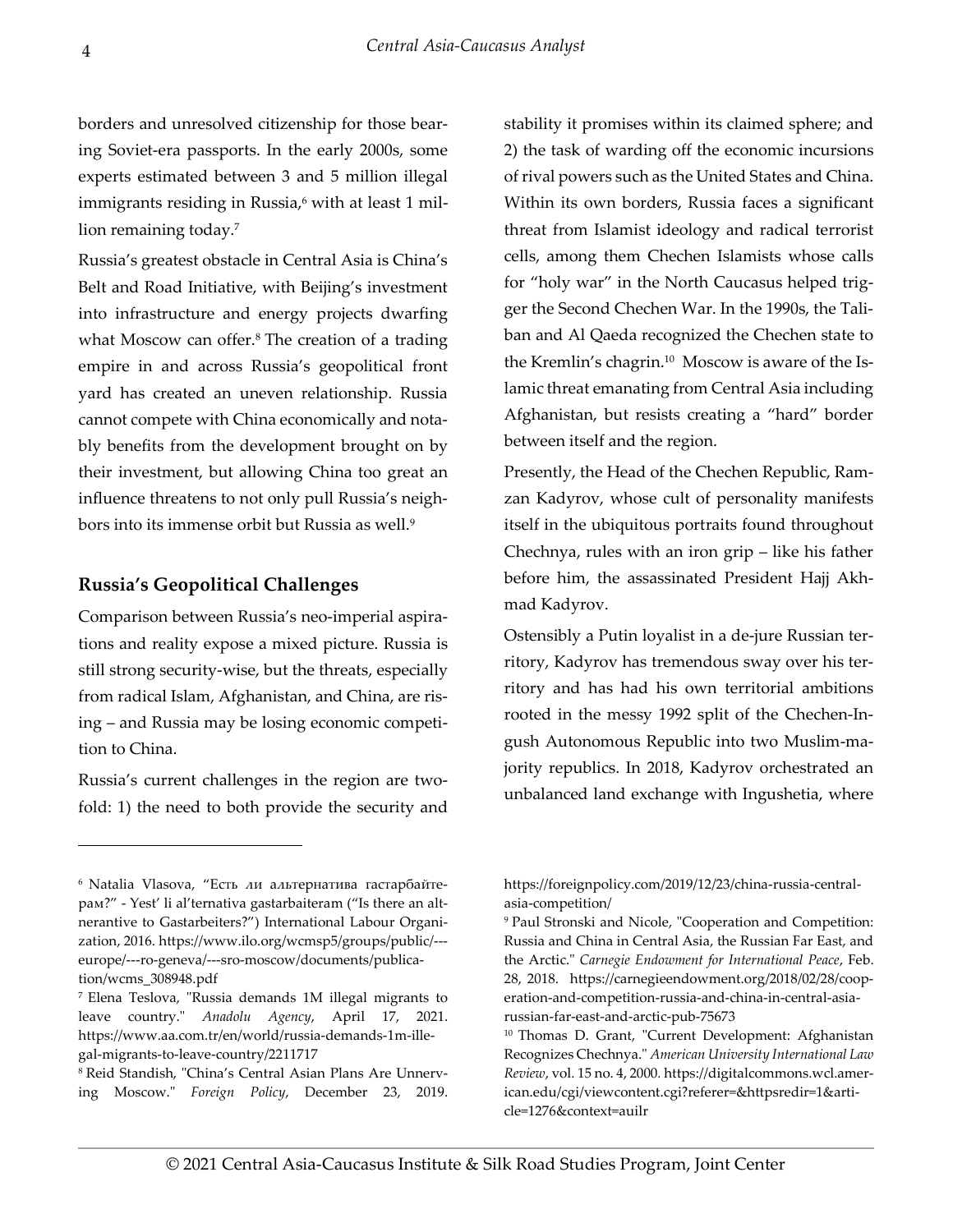the unpopular deal and perception of Kremlin favoritism resulting in considerable discontent.11 The region continues to see sporadic fighting in its more mountainous areas, due to a practical lack of security control, and remains Russia's poorest region. Protecting its interests over the North Caucasus will be necessary if the Kremlin wishes to portray itself as the regional hegemon and a viable protector of its constituent republics and allies. Similarly, Russia's work to prevent spillover violence from Taliban-ruled Afghanistan into Central Asia will be another test of its regional dominance.

Islamists also penetrate Russia's aspirational sphere of influence that is quite porous, which raises questions about security, smuggling, contraband, and exports of extremism. Since the Islamic State's terrorist threat against the 2018 FIFA Games, Russia has carefully watched for spread of Islamist ideals and threats from abroad.12 Still, considerable investment opportunities exist in Central Asia and the North Caucasus, particularly in terms of infrastructure, energy trade, manufacturing, and services. Beijing and Moscow have benefited from a nearlack of American competition in Central Asia due a historically scattered foreign policy and development approach, exacerbated by geographic distance. U.S.-Kazakhstan trade totaled \$2.25 billion in 2019 compared to \$19.67 billion for Russia in the

same year.<sup>13</sup> Comparatively, China's total trade with Kazakhstan in the same year accounted for \$14. 39 billion.<sup>14</sup>

China's Belt and Road Initiative (BRI), a multi-trillion-dollar infrastructural framework for a 21st century Silk Road trading empire, represents a longterm and real threat to Russian imperial aspirations. Initially announced in 2013 at the Nazarbayev University in Astana, a \$2 trillion, it is a 30-year program plans to "reformat" all of the Eastern Hemisphere. Beijing has long been providing ready access to credit lines for the funding of national and transnational transportation and energy projects across Central Asia, with a particular interest in funding renewable energy projects, and acquiring fossil fuels, uranium, and critical minerals – the backbone of 21<sup>st</sup> century economic development.<sup>15</sup> Several regional oil and gas pipelines have been built in the last two decades to meet China's everincreasing thirst for energy.16 Kazakhstan, Central Asia's largest economy and often referred to as the "buckle" of the BRI, is embracing the connectivity and prosperity of closer ties to China.17 The Central Asian states benefit greatly from their exports of fuels, minerals, agricultural goods and other products to China, presenting an obstacle to Russia insofar as their interests those of the rising great power are aligned.

<sup>&</sup>lt;sup>11</sup> Morgan Henson, "Chechen-Ingush Land Dispute: A Policy Primer." Geohistory, Dec. 8, 2018. https://geohistory.today/chechen-ingush-land-dispute/

<sup>12</sup> Mariya Omelicheva, "The Nature and Sources of Terrorist Threat in Russia: An "Armed Underground" or ISIL?." Ponars Eurasia, Nov. 26, 2018. https://www.ponarseurasia.org/the-nature-and-sources-of-terrorist-threat-in-russiaan-armed-underground-or-isil/

<sup>&</sup>lt;sup>13</sup> "Kazakhstan: Trade Statistics." Global Edge. https://globaledge.msu.edu/countries/kazakhstan/tradestats  $14$  Ibid.

<sup>15</sup> Lea Melnikovová, "China's interests in Central Asian economies" Human Affairs¸ vol. 30 no. 2, 2020. www.degruyter.com/document/doi/10.1515/humaff-2020-0022/html 16 VNBK. "Central Asia-China Gas Pipeline - 10 Years." National Oil and Gas Service Association, Jn. 7, 2020. https://nangs.org/news/world/gazoprovodu-tsentralynaya-

aziya-kitay-10-let 17 Bolat Nurgaliev, "China's Belt Road: Kazakhstan and Ge-

opolitics." Kazinform, June 2, 2020. https://www.inform.kz/ru/kitayskiy-poyas-put-kazahstan-i-geopolitika\_a3656882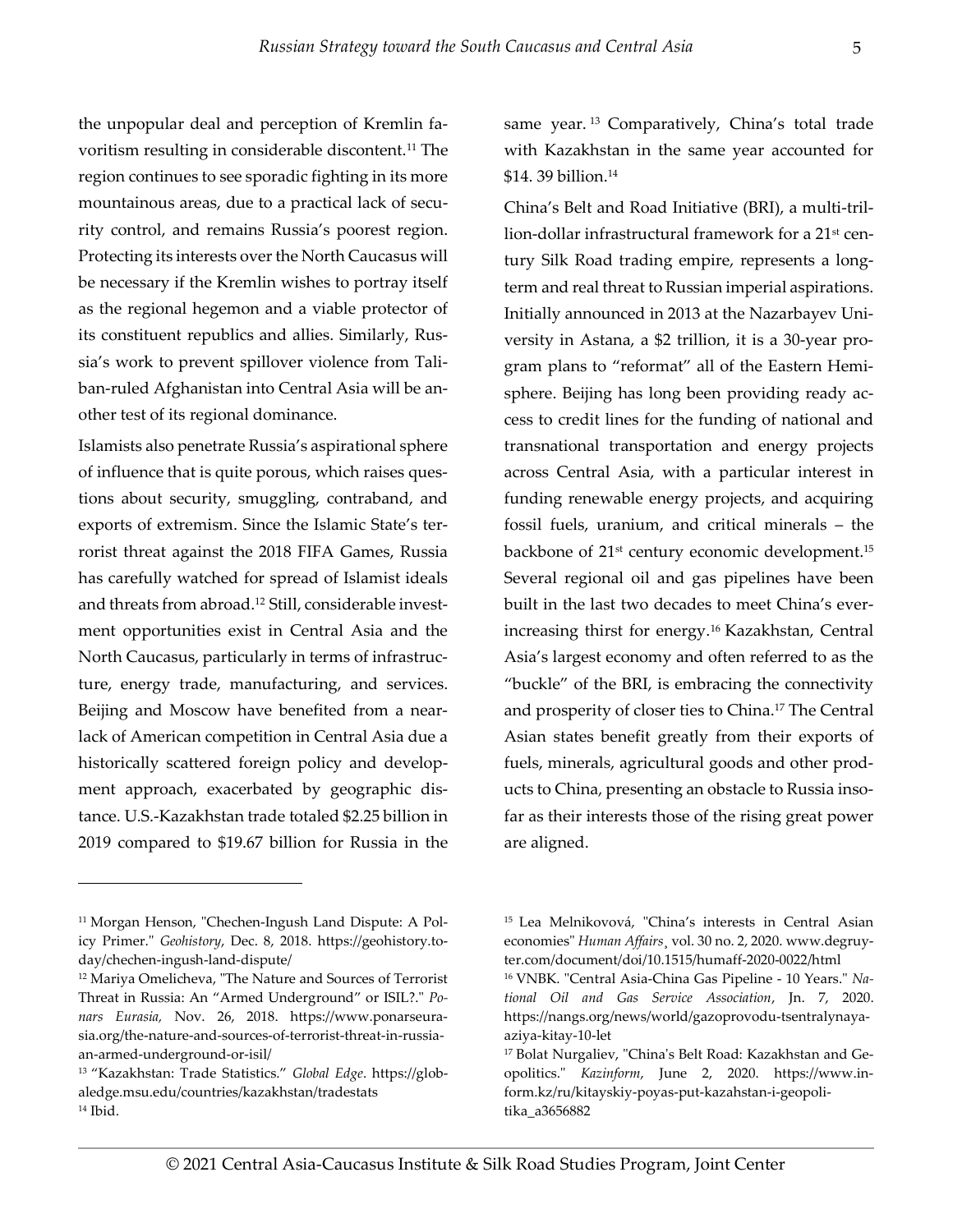

Eurasian Cooperation Infographic

Source: cisstat.com/eng/cis.html

#### Russian Lens: Geopolitical Aspirations

In opposing foreign influence and bolstering its own from a position of financial disadvantage, Russia must rely on its preexisting relations to regional leaders. In publications issued by pro-Kremlin think tanks, Russia alleges to approach diplomacy on a bilateral basis, and as a collective bound by the Commonwealth of Independent States (CIS) Treaty.18 The CIS was organized in the early days of the post-Soviet era in an attempt to recoup some regional unity and confirm Russian leadership. In the three decades since, the importance of the alliance has waned in comparison to direct diplomacy, though it remains closely bound to Russia, as well

<sup>18</sup> Ulugbek Khasanov, "Central Asia: Regional Security as a Process", Valdai Club, Jul. 15, 2021. https://ru.valdaiclub.com/a/highlights/tsentralnaya-aziya-regionalnayabezopasnost/

as the foundation of multiple economic and military agreements.

As Russia determines its geopolitical priorities, security and economic issues are at the forefront, with a willingness to re-evaluate priorities and relations, should they cease to make strategic sense. This can be observed in the case of the Nagorno-Karabakh War, where the longstanding relationship with Armenia was set aside in favor of accommodating Azerbaijan. While it is commonly argued that the change was a political response to Putin's frustration with Armenia's 2018 Velvet Revolution that saw pro-Russian President Serzh Sargsyan removed – undeniably a factor – equally as significant was Azerbaijan's straightforward superior economic and military power, despite Baku's alignment with Russia's regional rival Turkey. Were Russia inflexible in its perception and handling of its alliances, any hopes of regional leadership would likely be dead in the water.

The Collective Security Treaty Organization (CSTO) remains a key framework for post-Soviet Eurasian military cooperation, and a tool for the exercise of Russian power with the consent of other signatories. Unlike NATO, the CSTO until January 2022 had never deployed peacekeepers to a conflict zone, even when requested to do so, as in the case of the 2010 ethnic violence in southern Kyrgyzstan.19 When confronted with Kazakhstan's request for a deployment of peacekeepers following the violence of early January 2022, however, the CSTO under President Putin's leadership immediately deployed troops to safeguard critical infrastructure

<sup>19</sup> Miriam Elder, "Kyrgyzstan tests Russia's regional commitments." *Agence France-Presse*, June 15, 2010. https://www.pri.org/stories/2010-06-15/kyrgyzstan-testsrussias-regional-commitments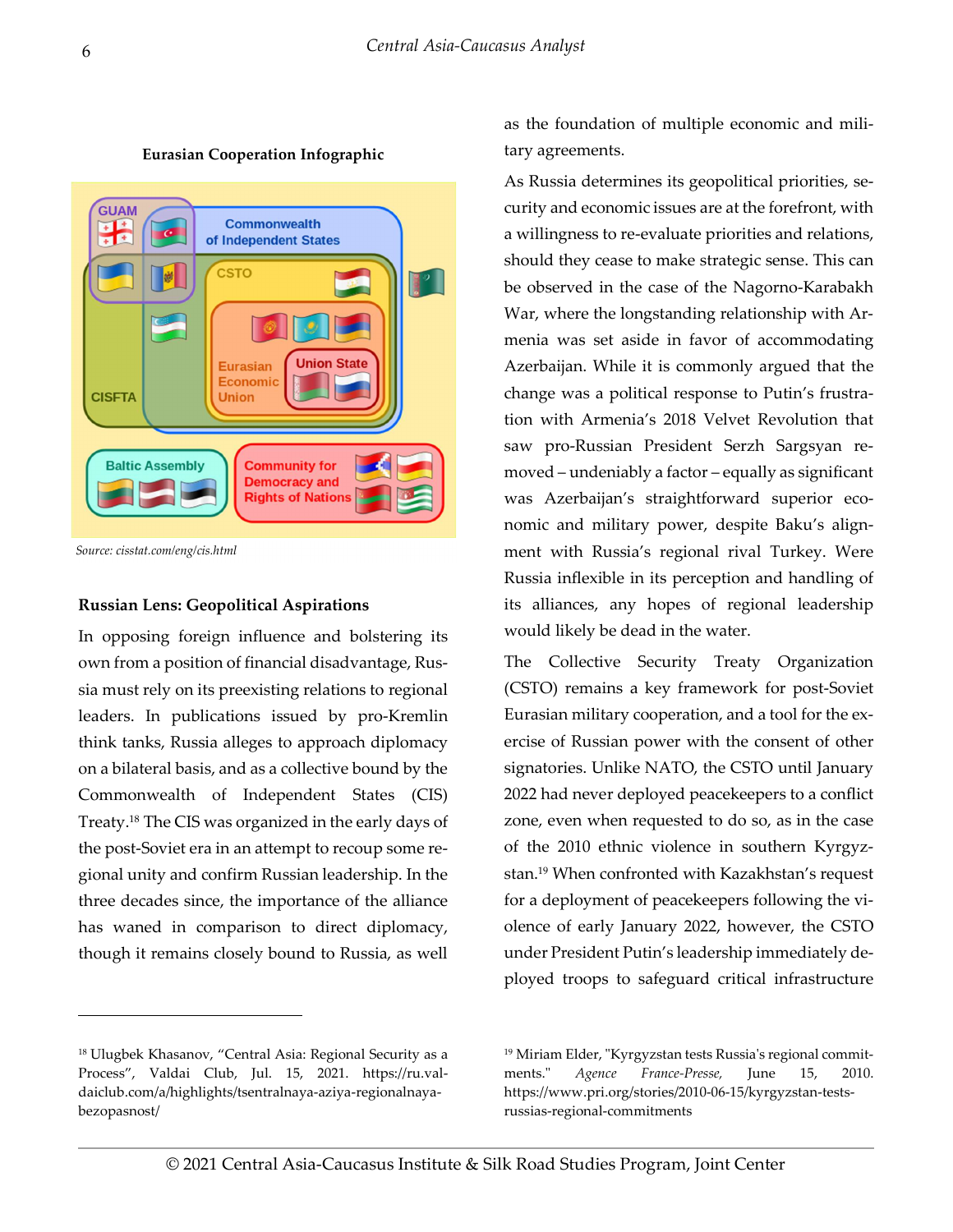7

and support Kazakh security services. There exists no unified strategy for the response of the CSTO states to internal or international conflicts. Rather, until now it was primarily used to facilitate the preferential transfer of military equipment and to modernize military standards. CSTO specifically acted as a transitionary tool of military cooperation from the early post-Soviet era to the present day.<sup>20</sup>

Yet, post-Soviet loyalties fray slowly. Even the most prosperous of the independent post-Soviet states (not including the Baltic NATO/EU members), Kazakhstan has maintained fairly positive relations with Russia despite a willingness to strengthen economic and diplomatic ties with China, the EU, and the United States as part of the multi-vector foreign policy championed by its first President Nursultan Nazarbayev. It remains to be seen if this will change following Russia's deployment in 2022, with much hinging on the timetable of the withdrawal from Kazakhstan. As of this writing, the CSTO troop pullout is underway, with Russian Defense Minister Sergei Shoigu asserting that the process should take 7-10 days.<sup>21</sup> How 'complete' this pullout will be remains to be seen.

Russia's position as a security guarantor of the region is being tested post-Afghanistan, and that position is threatened by Chinese investment in Central Asia since the early 2010s, particularly as Russia can no longer claim a virtual monopoly on arms

sales. In terms of economic dominance, Russian annual trade with Central Asia stands at \$28.65 billion, two thirds of Beijing's \$46.48 billion.<sup>22</sup> By comparison, Russian accounted for 80 percent of the region's trade in the 1990s (\$110 billion).<sup>23</sup> The longterm outlook for Russian economic competition with China in the region remains grim.

## Afghanistan: The Cauldron of Chaos

If there is a singular inflection point which might make or break Russian dreams, the American withdrawal from Afghanistan – and the ensuing power vacuum – may be it. America's hasty and messy abandonment of the two-decades-long conflict has seen the Taliban, Al Qaeda, ISIS-K and other radical organizations reemerge as geopolitical players and turn Afghanistan yet again into a fertile territory for Islamic extremism. Russia has put on a calm front, built up contacts with Taliban, and avoided military moves to invite conflict with the Taliban, perhaps remembering their last jaunt into the graveyard of empires which lasted a decade and contributed to the fall of the Soviet Union.

Yet, Russia appears to have a willingness to engage with the region and is openly negotiating with the Taliban. Open diplomatic channels have been paired with military exercises alongside Tajikistan and Uzbekistan on the Afghan borders, as well as meetings between Shanghai Cooperation

<sup>20</sup> Navruz Karimov, "Effectiveness of the CSTO in the context of the changing regional security system." Central Asian Bureau for Analytical Reporting, Jan. 11, 2021. https://cabar.asia/en/effectiveness-of-the-csto-in-the-context-of-thechanging-regional-security-system

<sup>21</sup> "Russia-Led CSTO Troops Begin Withdrawal From Kazakhstan" Radio Free Europe Liberty Radio, Jan. 13, 2022. https://www.rferl.org/a/kazakhstan-csto-troops-withdrawal-russia/31652147.html

<sup>&</sup>lt;sup>22</sup> "Get Insights by Country" Global Edge. https://globaledge.msu.edu/global-insights/by/country

<sup>23</sup> Edward Lemon, "How is Russia Responding to China's Creeping Security Presence in Tajikistan?" Russian Analytical Digest, March 6, 2020. https://css.ethz.ch/content/dam/ethz/special-interest/gess/cis/center-for-securitiesstudies/pdfs/RAD\_248.pdf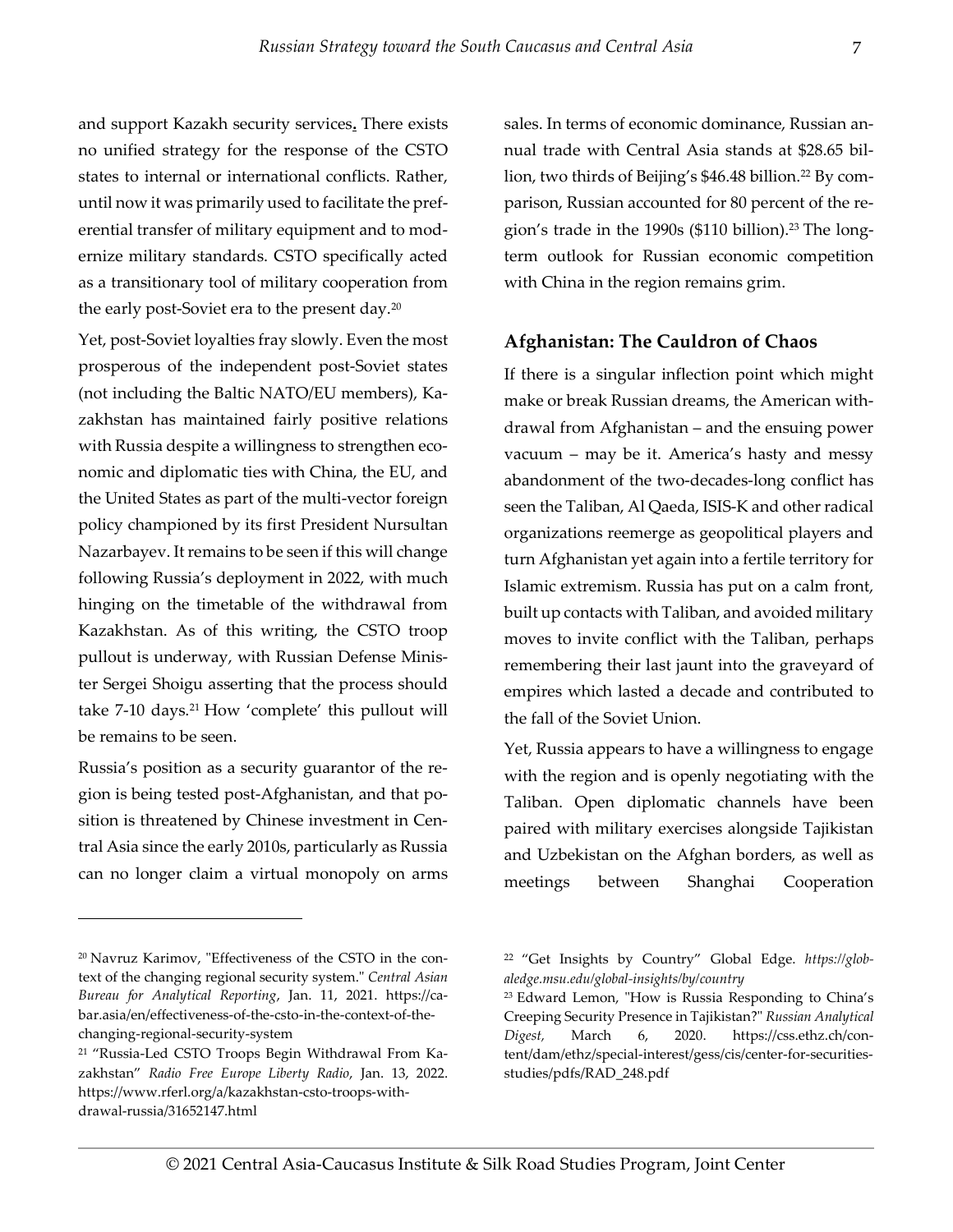Organization and CSTO members and other powers demonstrating an awareness of the security threat posed by the terrorist-run state.<sup>24</sup> Putin has been an early voice against accepting Afghan refugees, noting the lack of a filtering mechanism to prevent a potential influx of Islamists, thus drawing a wedge in the relations between Washington and its Central Asian friends, and thwarting U.S. requests to accommodate refugees in the neighboring Central Asian states.

America's withdrawal provided an opportunity for Russia to make a case to all of its neighbors, the Central Asian states in particular, that the United States is not capable of providing security and is not a reliable ally. And while geographic distance allows many U.S. policymakers to put Afghanistan out of their minds, chronic instability there is an enormous threat for the war-torn country's neighbors – and will pose secondary and tertiary consequences for U.S. foreign policy in Eurasia. Russia can make the case for a strengthened CSTO and perhaps achieve some success as a result of the fall of Kabul. Reports that the Pentagon was interested in monitoring Afghanistan from Russian military bases may demonstrate an awareness in Washington that abandoning each and every regional foothold was a grave error that has given Russia, at least for now, the opportunity to dominate the region's security and intelligence.<sup>25</sup>

For countries who face Russian aggression, bruised faith in American assistance might leave them more willing to give in, particularly if they view themselves and their sovereignty as lower priorities to the U.S. than East Asia and the Pacific. In October 2021, a Taliban delegation arrived arrive in Moscow for talks on Afghanistan alongside China, Pakistan, India, and Iran. The U.S was not invited. This was a shrewd Kremlin move to be viewed as a regional power broker.<sup>26</sup>

#### Conclusion: Challenges to Moscow Grow

As the 2020s march on, it is in Russia's best interest to carefully compete and collaborate with China, while keeping Islamism in check and ensuring that the Taliban does not destabilize Central Asia. Thus far, Russia has managed its relationship with China deftly, happy to play a junior partner so long as it furthers the Kremlin's geopolitical (anti-Western) interests. But the sustainability of the course remains an open question. The Taliban is not a unified, centrally controlled entity, nor does it control Al Qaeda and ISIS-K. A clash on the Tajik-Afghan border may result in a war and draw Russia into a meatgrinder of an unknown duration against its will. Economic competition with China will be fierce, given the scope of the Belt and Road Initiative and China's massive economic potential. That match Russia is doomed to lose.

<sup>24</sup> Tina Dolbaia and Michael Robinson, "Russia, Turkey, and Iran: Regional Powers React to U.S. Withdrawal from Afghanistan." Walsh School of Foreign Service¸ 2021. ceres.georgetown.edu/research/student-projects/russia-turkey-and-iran-regional-powers-react-to-u-s-withdrawalfrom-afghanistan/

<sup>25</sup> Middle East Media Reporting Initiative, "Military Correspondent Lavrov: For Now, The Disadvantages Of American Bases In The Former Central Asian Soviet Republics

Bordering On Afghanistan Outweigh The Benefits," Special Dispatch No. 9583, October 11, 2021. memri.org/reports/military-correspondent-lavrov-now-disadvantages-americanbases-former-central-asian-soviet

<sup>26</sup> Anton Kolodyazhnyy, "Taliban delegation to join Moscow talks next week - report." Reuters, October 14, 2021. https://www.reuters.com/world/asia-pacific/taliban-delegation-join-moscow-talks-next-week-report-2021-10-14/